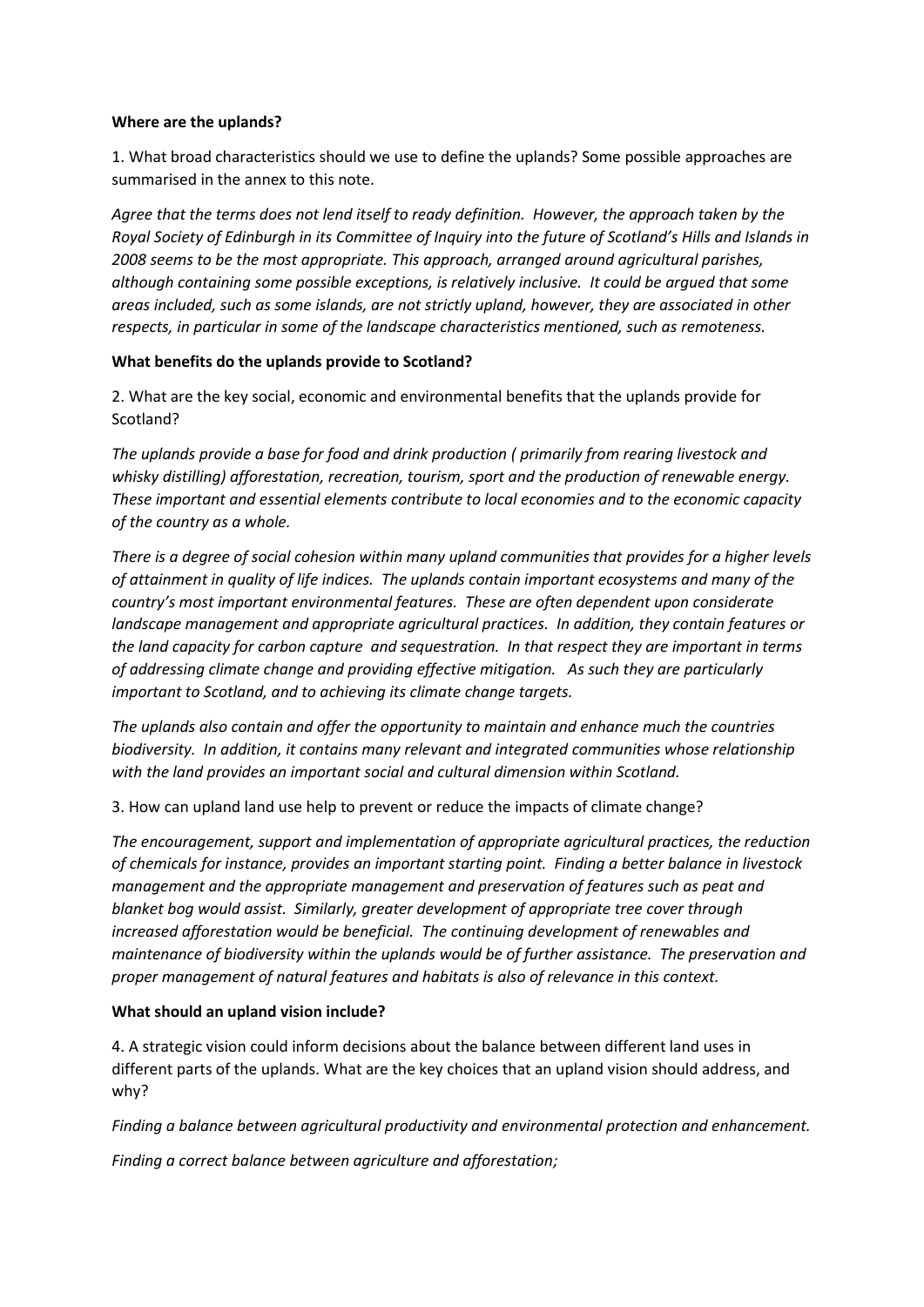*How to balance the competing interest on moorland, such as game sports and conservation management and the consequences for appropriate management of moorlands;*

*Enabling economic development without damaging the environment;*

*Ensuring effective community understanding and participation on in the management of such areas;*

*Encouraging and enabling access to uplands for recreation and other activities;*

*How to sustain and encourage traditional valuable but smaller scale forms of land management, such as crofting, within a modern context. Whilst making a valuable contribution to environmental conservation and the retention of rural communities, it lacks the necessary economies of scale to operate within a singular marketing context;*

*A comprehensive, yet easily understood, guidance on the features contained within the upland and their value to the country and beyond should be set out in an attractive and engaging manner;*

*The challenge of wilderness perspectives and species reintroduction and their potential competition with established interests has to be considered;*

*Whether the land ownership system affects the prospects of the proper balances for all features being achieved within upland areas.*

*While developing a general vision may be appropriate, given the extent of the potential upland areas, some form of regionalisation may merit consideration.*

*In general there is a need to provide a proper and effective balance for a range of competing interests. Why? In order that important habitats are preserved and the features that are important to the environment in both a national and global context are maintained. And that the public benefits such as the range of biodiversity, carbon sequestration, quality water supplies, food security, recreational access, land management and rural communities continue.*

5. Are there any other topics or issues that should be included in an upland vision, and if so why?

*All topics should receive consideration at the outset. It would appear that the object would be to remove those that are not viewed as appropriate after due consideration.*

*Naturally, we would wish to see the value and potential of the crofting system feature within any vision. This Is not in an isolated sense, but one that recognises that there are many other topics. In that respect we would also see the management of the more extensive common grazing area, which contain many recognised environmental habitats and features as being of importance. In a similar vein, there needs to be appropriate consideration of high nature value agriculture and its role in upland management. The people dimension should not be underrated, and likewise the importance of the cultural dimension in all its perspectives.*

6. Are there any topics or issues that should be excluded from an upland vision, and if so why?

## *How should the vision be developed?*

7. Which stakeholders do you think it would be particularly important to involve, and how? Would particular approaches be needed, for example, to reach particular groups?